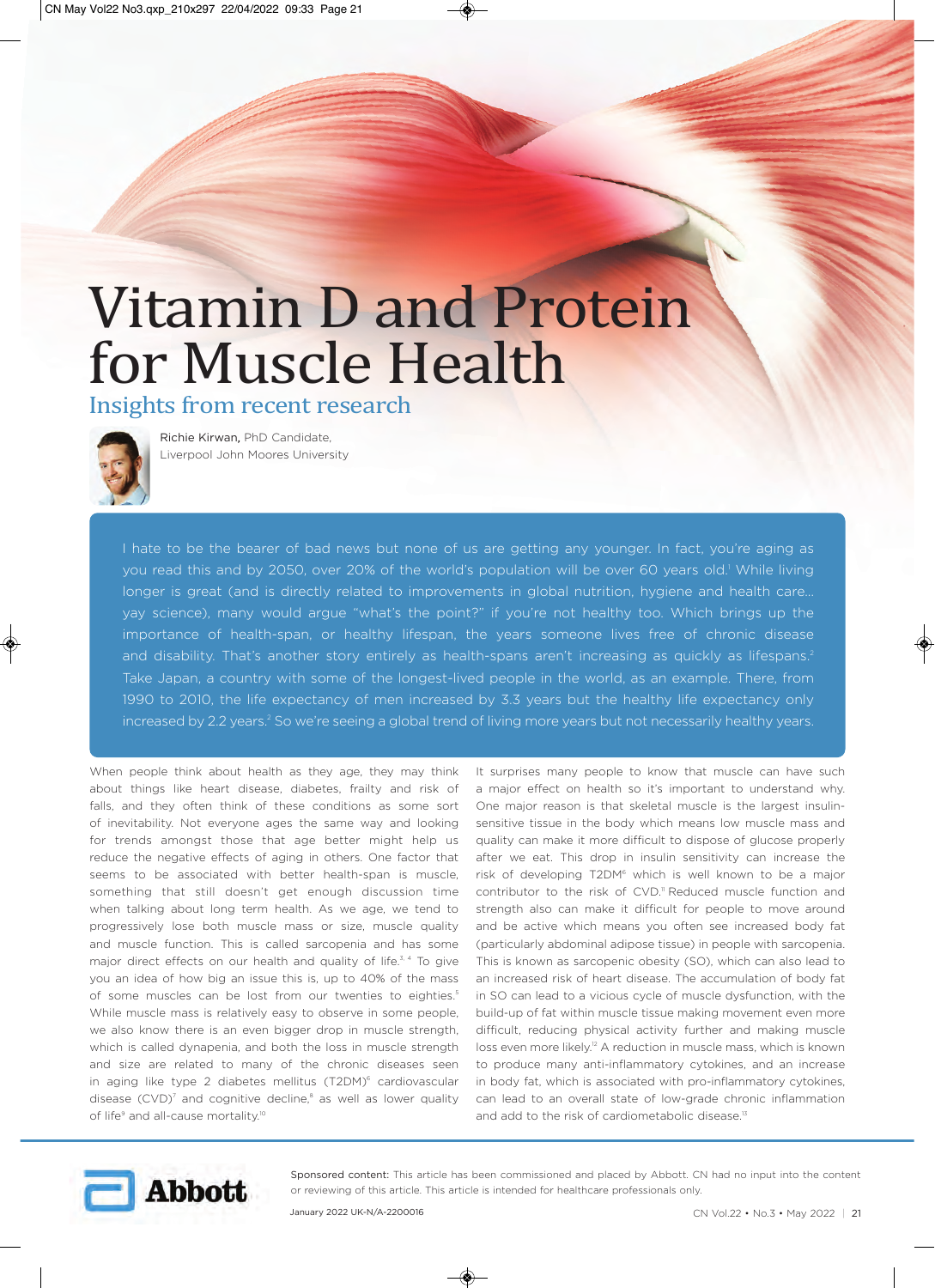This is why maintaining muscle mass as we age is so important for health and there are a number of possible strategies to help deal with this.<sup>14</sup> One of the most commonly recommended ways to manage sarcopenia is protein supplementation. Current research tells us that older adults may need much higher doses of protein of 1.2-1.5 g/kg/d, in order to maintain muscle size and strength.<sup>15, 16</sup> This is because older people experience anabolic resistance, meaning their bodies don't react as well to anabolic stimuli like exercise and protein. In the UK, 35% of older adults don't even consume 0.75 g/kg/day of protein (the reference nutrient intake for the general adult population) and fewer than 15% consume the recommended 1.2 g/kg/day.<sup>17</sup> To better understand the efficacy of protein, our research group recently published a systematic review and meta-analysis of the effects of protein supplementation in older adults, in the American Journal of Clinical Nutrition.<sup>18</sup>

With our paper we wanted to see how beneficial protein interventions could be without the use of other substances that are known to have potentially anabolic effects such as creatine, vitamin D and even hormonal therapy. We also wanted to see how important the role of resistance exercise (where muscles work against a weight or force) was in these interventions. This is because the mechanical loading of

skeletal muscle plays a key role in stimulating muscle growth in all age groups.19 In fact, just one session of resistance exercise can increase the anabolic response to eating protein, for up to 24 hours after that exercise $20$  so it's role in maintaining muscle mass can't be overstated.

Using the results from 20 different randomised control trials, we performed meta-analysis looking at the effects of protein supplementation, with or without resistance exercise on 4 different outcomes: total lean body mass (LBM), appendicular lean mass (ALM), hand-grip strength and knee extension strength. It's worth mentioning why we chose these outcomes. While total LBM often gets a lot of attention, it represents all the non-fat mass in the body which includes muscles, bones, ligaments, tendons, and internal organs so not just muscle mass. Appendicular lean mass on the other hand refers only to the muscle tissue in the arms and legs. It's an important difference because we know that resistance exercise specifically helps increase ALM; i.e. when we do exercise with our arms and legs, it increases muscles in our arms and legs, funnily enough. In terms of strength, handgrip strength has been used very extensively in population studies as a proxy for upper body muscle strength and associates very well with metabolic health and longevity. Finally, knee extension strength is a good proxy for lower body strength in general, which may also be a useful indicator of strength and potentially long-term health.

What we found goes somewhat against the common knowledge relating to the effects of protein. Our meta-analysis revealed that extra protein, without exercise, had no effect on muscle mass or strength. However, in interventions that did use resistance exercise, adding protein did have a beneficial effect in terms of increasing ALM and handgrip strength. We also did a subgroup analysis of the studies and found that the effect was significant in frail or sarcopenic populations. That means that the populations that are suffering most from muscle loss are also those most likely to benefit from interventions using resistance exercise and protein, which is promising. Our results also highlight the importance of exercise for maintaining muscle mass. Protein on its own had no benefit on increasing muscle mass or strength despite the fact that there are many blanket recommendations for the elderly to just eat more protein. Our results show that extra protein can only be beneficial for increasing muscle size strength and if done together with exercise, which is the primary stimulus for muscle growth. See Figure 1.

Figure 1: Protein intake, exercise and changes in muscle

| <b>Populations</b>                                                                                |                                          | <b>Muscle Mass</b>   |                                           | Strength                                  |                         |
|---------------------------------------------------------------------------------------------------|------------------------------------------|----------------------|-------------------------------------------|-------------------------------------------|-------------------------|
| • Men & women<br>• Mean age >50 years<br>• Healthy, frail or sarcopenic                           |                                          |                      |                                           |                                           |                         |
| Interventions                                                                                     |                                          |                      |                                           |                                           |                         |
| • Higher vs. lower<br>protein intakes                                                             |                                          |                      |                                           |                                           |                         |
| • NO isolated amino<br>acids, vitamins, steriods<br>or supplements known<br>to induce hypertrophy |                                          |                      |                                           |                                           |                         |
| . With or without                                                                                 |                                          |                      |                                           |                                           |                         |
| resistance exercise                                                                               |                                          | Total lean body mass | Appendicular lean mass                    | Handgrip strength                         | Knee extension strength |
| <b>Do HIGHER</b><br>vs. LOWER<br>protein intakes<br>affect muscle<br>mass or<br>strength?         | <b>WITHOUT</b><br>resistance<br>exercise | No effect            | No effect                                 | No effect                                 | No effect               |
|                                                                                                   | <b>WITH</b><br>resistance<br>exercise    | No effect            | *only in frail/<br>sarcopenic populations | *only in frail/<br>sarcopenic populations | No effect               |

Adapted from Kirwan, et al (2021).<sup>18</sup>